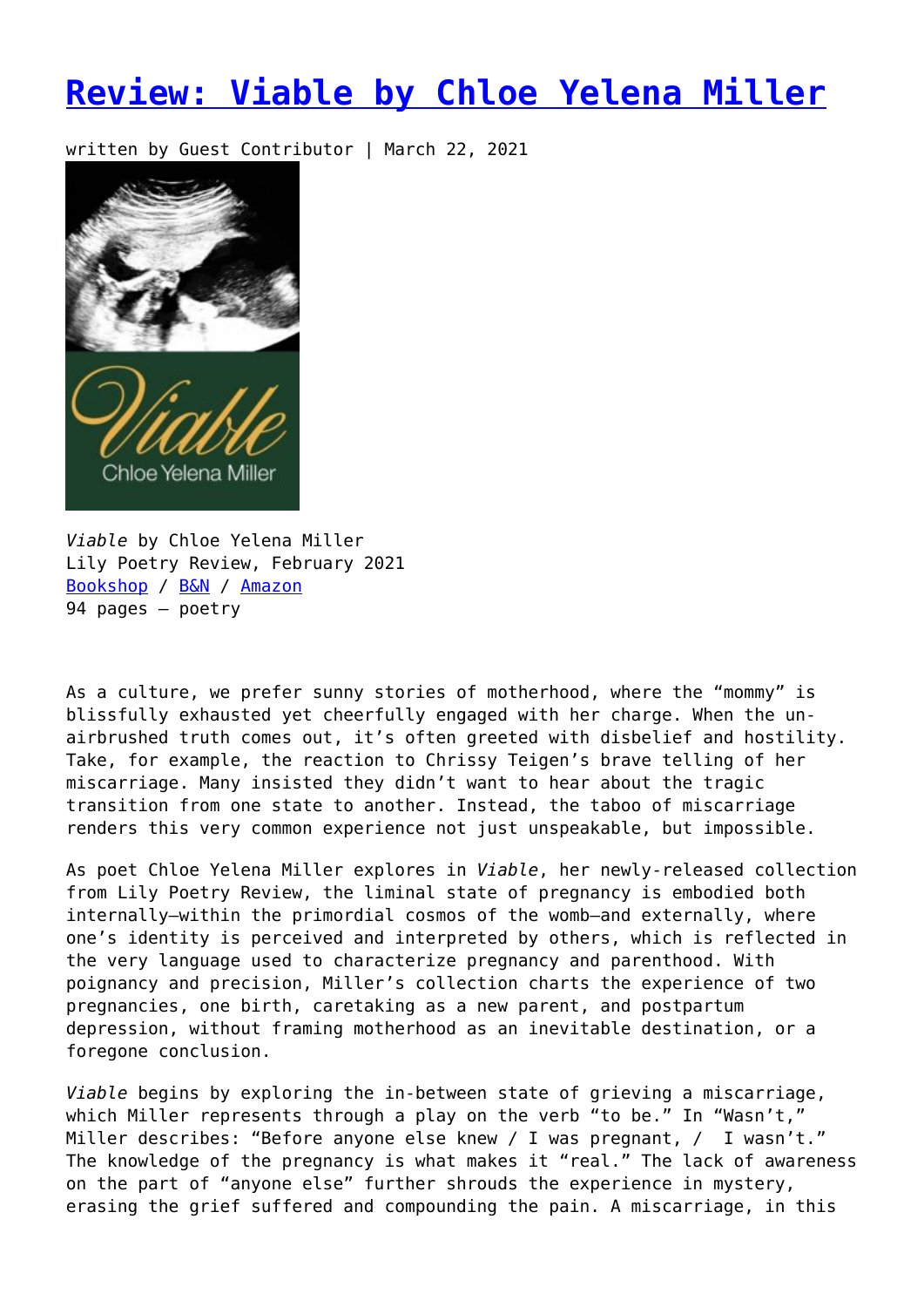way, becomes further unseen, and also unspeakable.

A bilingual writer, fluent in Italian, Miller zeros in on the limitations of language as a means of encompassing life and death. In "Carrying," she writes:

*To be*, such a weak verb. *To howl, to breathe, to linger,* more viable

In "Meaning to Be," a friend suggests a miscarriage indicates the baby wasn't "meant to be," employing a cliché while demonstrating insensitivity to the meaning of "to be" as "to live," or "exist." Miller pushes back against this obtuse dismissal, employing tense variation to insist:

*But*, I want to say, *My baby was meant to be She was meaning to be. She had meant to be*.

Slight variations of "meaning," which can also describe intent, redefine miscarriage as a passive occurrence. Instead, Miller imbues the fetus with intent and therefore life, rendering the pain of this loss all the more acute.

Throughout, Miller's work reflects an interest in the ironies of language and the emotional nuances they reveal, as well as the sexist superstitions embedded in the language that makes meaning of pregnancy itself. A found poem called "Pregnancy" offers absurd, condescending, and downright shaming advice culled from women's magazines. This poem is juxtaposed against the one that follows, titled "Proverbs," which includes common admonishments such as not to announce a pregnancy until after the first trimester. The positioning of the two highlights the ridiculousness of all such advice as an attempt to order the chaos of creation, as if each pregnant person could control every aspect of their fecundity, including the body's interior workings.

Instead, Miller's poems reveal again and again that life in all its stages and states is awe-inspiring, frightening, and ultimately entirely out of our control. When the miscarriage is discovered, the black and white sac on the ultrasound screen is described as "galatic space debris"—an empty universe, a nothingness that contains the potential for everything. A womb is an unknowable, internal world, nestled within the warm, animal dark of the body.

When Miller describes another pregnancy, this time ending in a live birth, she is careful not to erase the one that resulted in miscarriage, writing,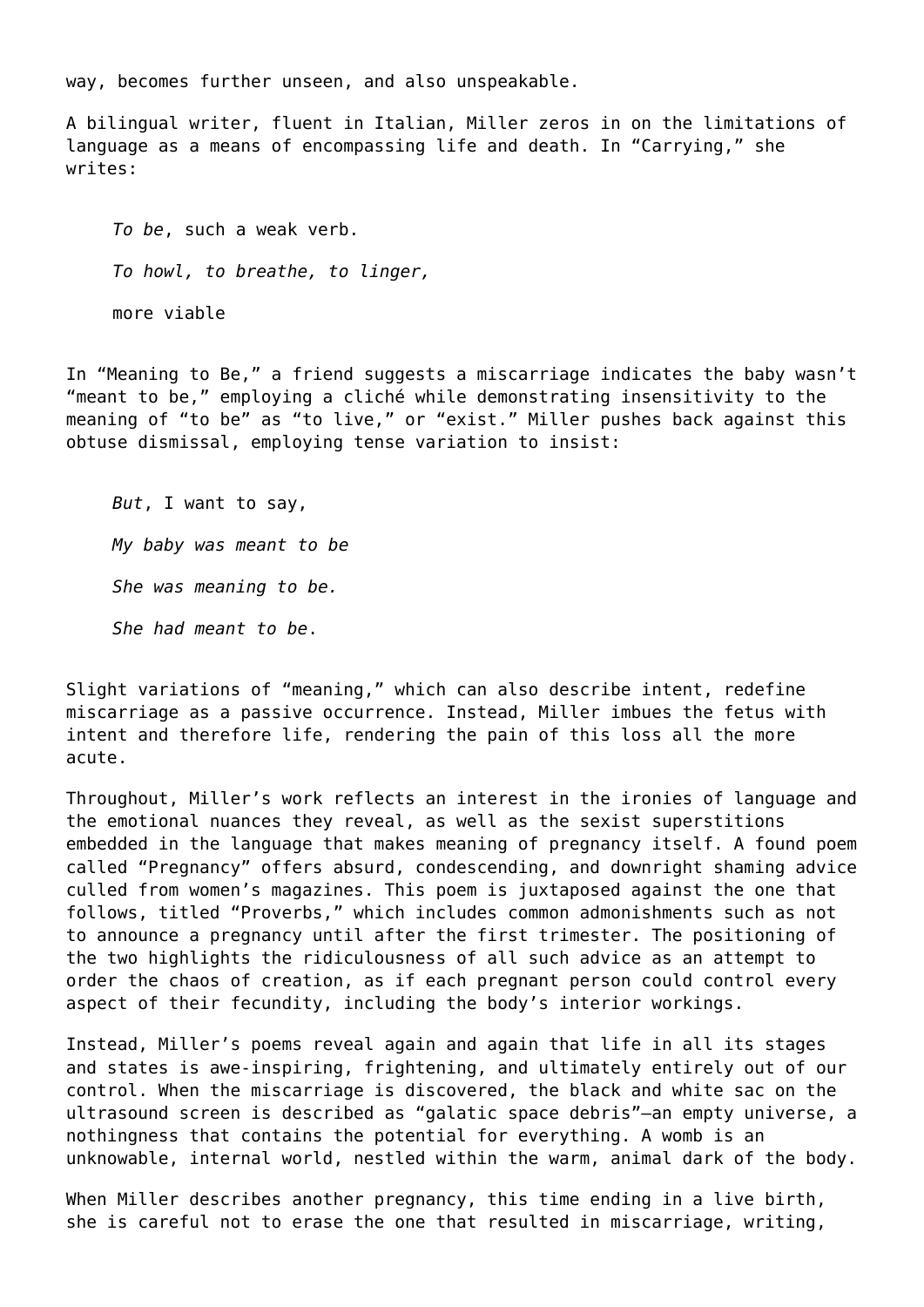"My second pregnancy ended in C-section." The experience of hope and grief is reflected upon throughout the collection, providing a framework for the relationship with the baby born by C-section:

He had been inside knew me the way no one else did What does he think of me, now?

The comma placed in the last line of the stanza expresses hesitation and insecurity. A whole new relationship is forming, as the life inside becomes external, and therefore independent. The terror of new motherhood is expressed in this moment of instantaneous being—a manifestation—which therefore carries opinion, or judgement: "What will my child think of me?" Miller wonders.

At birth, the baby is awarded an independent identity, and the mother's identity is also redefined and reduced by the complex classification of "mother." Miller addresses the transformation as a kind of erasure and rejects the trope of pregnant woman as sacred vessel, a bowl to be emptied: "Empty, I'm renamed woman – Mom."

The final poem of the collection is titled "Your Creation Story." Miller addresses her now-six-year-old directly, telling him, "It comes to this: Your creation is yours." The journey is not a journey at all but an epic, agency passed from one being to another to create a legacy of life and experience.

Miller maps her experience not as an inevitably inclining narrative, with a live birth as the happy ending, but as a topography of feeling. Here we find an example of the emotional syzygy of parenthood, where grief is contrasted against joy, exhaustion existing alongside exaltation. It is an experience, not only an identity, to be called "Mom." Yet the contours of identity shift and change: the self is not simply replaced, one archetype swapped for another, but continues to adapt, however painfully. Miller's nuanced poetry lays bare the contrast of falling in love with your new child, while also suffering greatly from the challenges and change that come with it. Readers who've never experienced pregnancy or parenthood will relate to this cognitive dissonance, as will any female-bodied person who's struggled with the biological imperative. Thoughtful and intensely moving, *Viable* embodies that dichotomy with grace and poignancy.